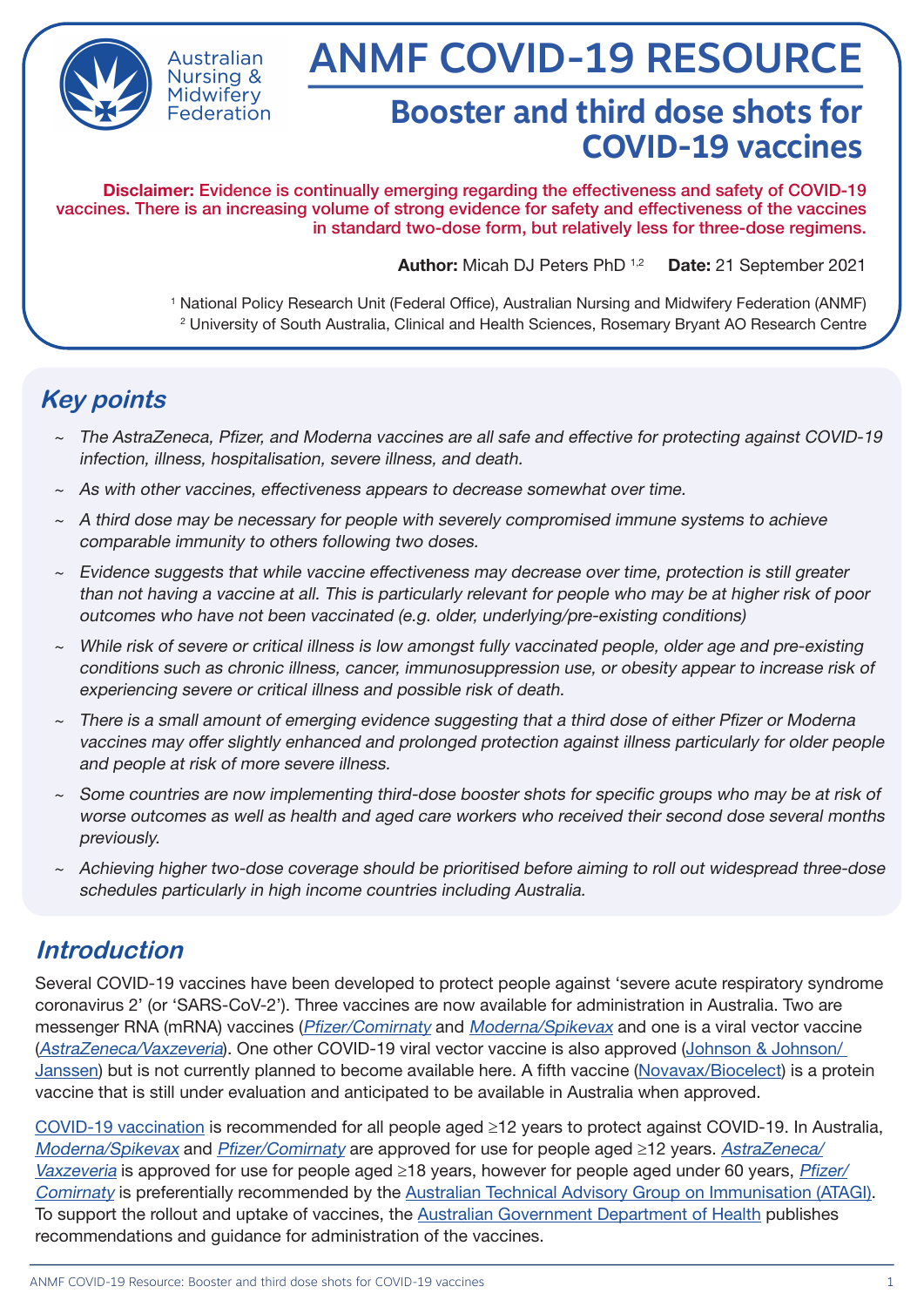Currently, all COVID-19 vaccines in Australia are administered via a two-dose schedule of the same vaccine unless otherwise indicated (e.g. [people with a contraindication to a second dose](https://www.health.gov.au/initiatives-and-programs/covid-19-vaccines/information-for-covid-19-vaccination-providers/covid-19-vaccine-clinical-considerations#administration-of-covid19-vaccine-following-a-thromboembolic-event)). While ATAGI released a [statement about the need for additional doses of COVID-19 vaccines,](https://www.health.gov.au/news/atagi-statement-about-the-need-for-additional-doses-of-covid-19-vaccines) there are currently no arrangements for the administration of a third 'booster' dose in Australia, however this may be considered by ATAGI in the future based on evaluations of emerging evidence of effectiveness and safety, double dose coverage, availability of vaccines, and status of the pandemic's progress nationally and internationally.1

All COVID-19 vaccines approved by the [Therapeutic Goods Administration \(TGA\)](https://www.tga.gov.au/covid-19-vaccines) for use in Australia are effective in reducing a recipient's risk of becoming infected, sick, hospitalised, severely ill, being admitted to an intensive care unit, dying, and transmitting the virus, including the Delta variant, to others.<sup>2-7</sup> The vaccines however do not completely protect a person from harm or prevent transmission. All [current official](https://www.health.gov.au/news/health-alerts/novel-coronavirus-2019-ncov-health-alert/how-to-protect-yourself-and-others-from-coronavirus-covid-19)  [recommendations](https://www.health.gov.au/news/health-alerts/novel-coronavirus-2019-ncov-health-alert/how-to-protect-yourself-and-others-from-coronavirus-covid-19) regarding infection prevention and control should continue to be observed regardless of vaccine status.

As with many other vaccines, the effectiveness of COVID-19 vaccines appears to wane over time.<sup>5,8,9</sup> Some countries including Germany, Israel, Turkey, China, Uruguay, Cambodia, Thailand, United Kingdom, the United Arab Emirates, Russia, and the United States have begun offering booster shots.<sup>10,11</sup> In most cases, booster doses are only being offered to older people or people who are at high risk of exposure and worse outcomes such as those with preexisting conditions, severely compromised immune systems, older people, and health and aged care workers and nursing home residents.<sup>11</sup> For Example, in Israel a third dose of Pfizer is approved for people aged 60 and older and who have received a second dose at least five months previously.<sup>12</sup> In the United States, a Pfizer booster is recommended for people aged 65 and older.<sup>13</sup> In Turkey and Uruguay booster doses of Pfizer are being offered to people who initially received one of China's Sinovac or Sinopharm vaccines.11 In Thailand and Cambodia AstraZeneca is recommended as the third dose.11 Most of the limited number of studies so far examine the effectiveness of a third dose of mRNA vaccine,<sup>12,13</sup> however some evidence does suggest that a third dose of AstraZeneca may confer improved immune responses to infection.<sup>14</sup>

Because only a few countries have begun administering a third dose to certain population groups, participant numbers in studies of safety and effectiveness vary widely from around 20 to over a million. From a study in Israel with 1,137,804 participants, a booster dose of the Pfizer vaccine was found to significantly reduce the risk of confirmed COVID-19 infection and the likelihood of experiencing severe illness at least 12 days following the third dose.12 In a study from the United States with 23 participants, a third dose of Pfizer was administered resulting in a similar degree of mild to moderate local reactions and systemic effects as following dose 2 and evidence of prolonged and improved immunity.13 Despite the possibility of waning effectiveness and vaccine 'breakthrough' infections (infection at least 14 days after the second vaccine dose), vaccination still effectively protects most recipients from severe or critical illness.<sup>15</sup> Older people and those with pre-existing conditions such as chronic disease, obesity, or suppressed or compromised immune systems appear more likely to experience severe or critical illness after two doses.<sup>15</sup> In a United Kingdom study examining a third dose of AstraZeneca, 75 people who had received a second dose with an interval of eight to 16 weeks were investigated, revealing that 28 days after a third dose antibody levels against SARS-CoV-2 alpha, beta, and delta variants were higher than following the second dose.<sup>14</sup>

While emerging evidence suggests that a third dose does confer greater protection from infection and severe illness than two doses.<sup>12,13,14</sup> due to access and availability limitations there are concerns that redistributing doses for boosters could divert these doses from administration for people's first or second doses, leaving them vulnerable.<sup>16</sup> This is particularly concerning in terms of global equity as wealthier nations moving towards a three dose schedule may compromise low and middle income nations from accessing one or two doses for their people. A further issue with this is that countries or regions where fewer people can be vaccinated may become areas where COVID-19 persists for longer resulting in prolonging the pandemic further.

Despite the emerging evidence of the safety effectiveness of third dose booster shots, some warn of implementing widespread booster administration until after more robust and extensive evidence is gathered and analysed.17 At this stage, the benefits of third dose booster shots do not appear to outweigh the benefits of providing initial protection via one or two doses. This means that because of the very well-established effectiveness of the vaccines' two dose regime, ATAGI has recommended that the primary focus in Australia should be on getting as many people vaccinated with their first and second doses as a priority.<sup>1</sup> Once this has been achieved to an agreed level, consideration could move to offering a third dose for at risk populations when more evidence has emerged and vaccine access and availability has improved.<sup>1</sup>